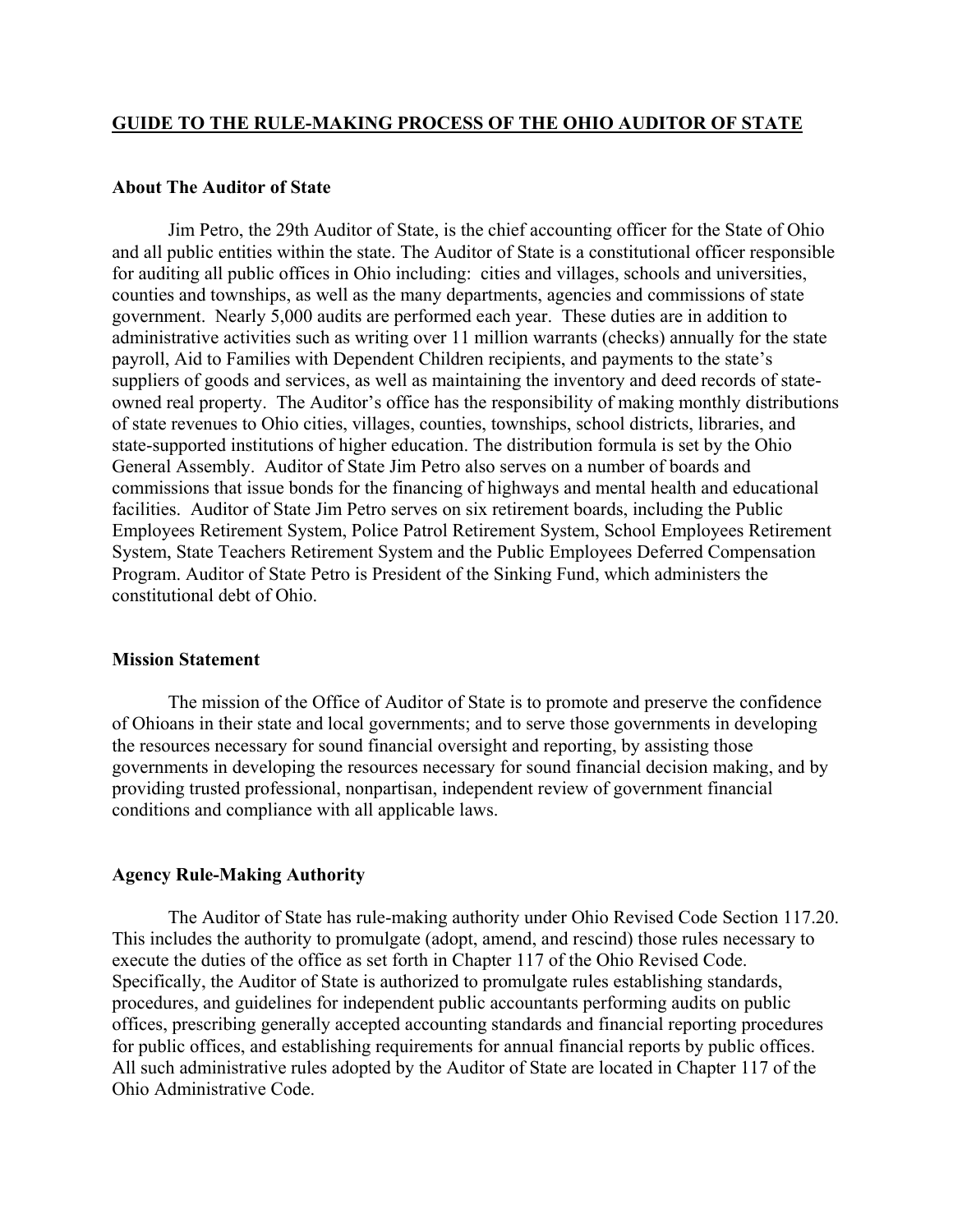# **Rule-Making Process and Public Participation in that Process**

1. Administrative rules are drafted, and reviewed every five years as required by law, by the Auditor of State's legal staff in cooperation with legislative staff and any other members of the staff having particular expertise in the subject matter of the rule. The Auditor of State determines the need for any new rule, amendment to a rule, or rescission of an existing rule. This step involves consultation with appropriate state and local government agencies, statewide organizations of local government officials, accounting professionals, and other interested persons to gather input on the proposed rule-making action.

2. At least 65 days before its adoption, a proposed rule is filed with The Joint Committee on Agency Rule Review (JCARR), the Legislative Service Commission (LSC), and the Secretary of State. Under the provisions of Ohio Revised Code Section 117.20, the Auditor of State is not required to file a summary and fiscal analysis along with a proposed rule filed with JCARR, LSC, and the Secretary of State.

3. At least 35 days before the date set for a public hearing on the rule, the Auditor of State mails notice of the hearing to each public office that will be affected by the rule-making action, and to each statewide organization representing persons who will be affected by the rule-making action. In addition, reasonable public notice of the public hearing is posted electronically in the Register of Ohio (*available at* [http://www.registerofohio.state.oh.us\)](http://www.registerofohio.state.oh.us/) at least 30 days before the date set for the public hearing. The public hearing notice includes (a) a statement of the Auditor of State's intention to consider adopting, amending, or rescinding a rule; (b) a synopsis of the proposed rule, amendment, or rescission or a general statement of the subject matter to which the proposed rule relates; (c) a statement of the reason or purpose for adopting, amending, or rescinding the rule; and (d) the date, time, and place of the hearing on the proposed rule.

4. Prior to the public hearing, the proposed rule is available for public inspection at the Office of the Auditor of State. In addition, within five days after receipt of the request, a copy of the proposed rule will be mailed to any individual or organization that requests a copy.

5. At least 35 days after the notice of public hearing is mailed to individuals and organizations affected by the proposed rule-making, the public hearing is conducted on the date, and at the time and place, specified in the public hearing notice. The Auditor of State's office welcomes the participation of all interested parties and will consider all comments from the public on any proposed rule. Participants may choose to present their testimony at the hearing either orally or in writing. Any member of the public who is unable to attend the public hearing is welcome to send comments in writing, by fax, or by e-mail to the Auditor of State's Office.

6. If, after considering all public comments, the Auditor of State's office decides not to make any changes to the proposed rule, an effective date is designated for the rule, and the rule is filed in its final form with JCARR, LSC, and the Secretary of State. The rule can take effect no earlier than 10 days from the date of the rule's final filing with the three agencies listed above.